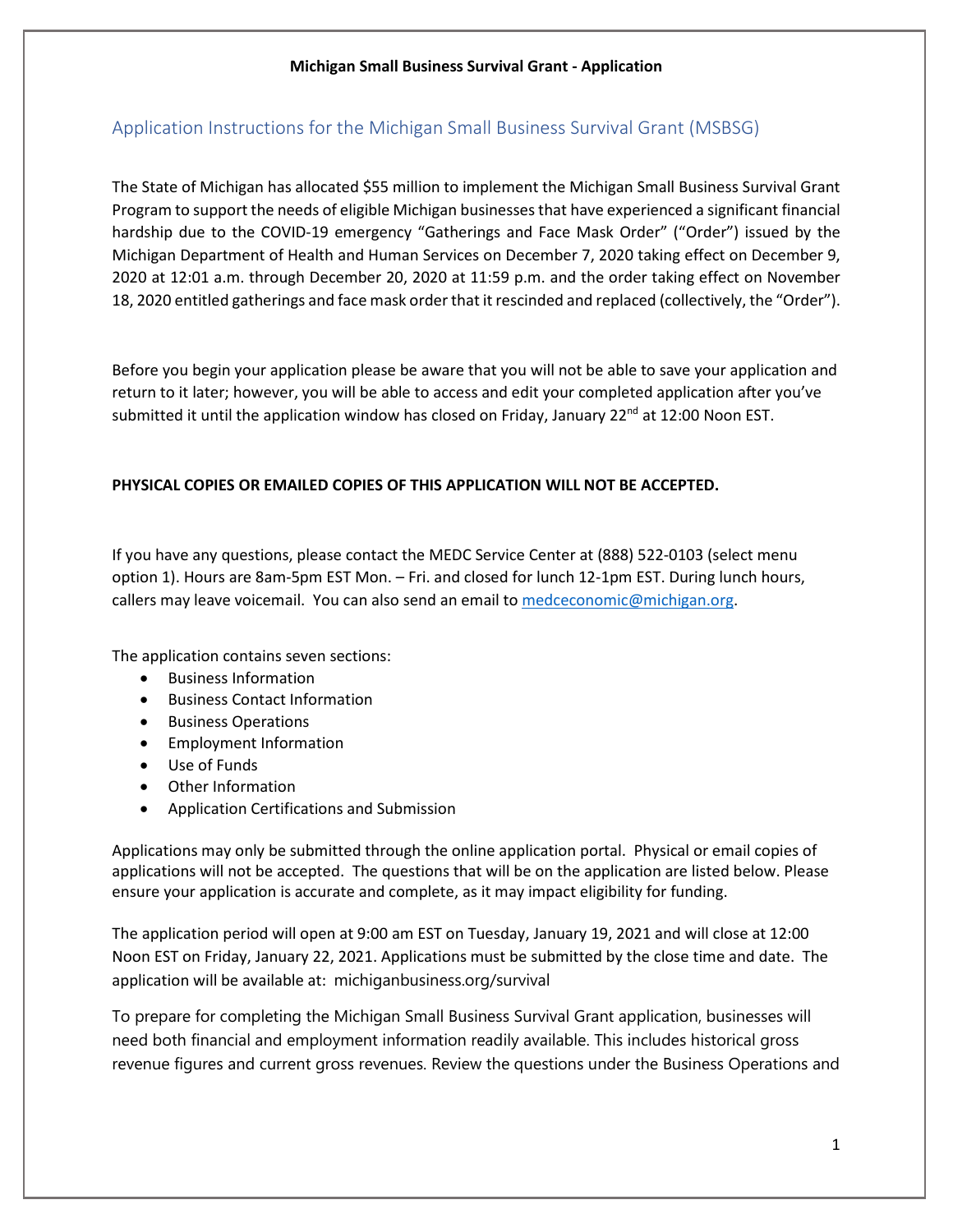Employment Information sections to fully understand the questions being asked so you can gather this information in advance of completing the application.

Once the state-wide application closes, applications will be distributed to the local Economic Development Organization ("EDOs") based on the County of the business location for which you are applying. EDOs will be responsible for reviewing and approving, and ultimately, awarding and disbursing grant funds under sub-grants to the selected eligible businesses. The Local EDOs have the ability through this program to apply their own local priorities and criteria for their grant review and selection process. The local EDO has the right to award a grant amount less than the requested amount.

If your business is selected for award, it is crucial for your business contact to respond in a timely manner to the awarding EDO's requests for a completed W-9, signed grant contract and any other requested information. Please monitor email regularly.

Grants may be awarded up to \$20,000 for an eligible business that has been temporarily closed and up to \$15,000 for an eligible business that has been partially closed, or otherwise is open. The business will identify their total grant request within the application. Grants may only be used for the following eligible expenses: payroll expenses, rent/ mortgage payments, utility expenses and other costs related to reopening a business. Grant funds may be used by the business for eligible expenses expended between November 18, 2020 and April 30, 2021.

### Business Eligibility Requirements

In order to be eligible for funding under the Program, small businesses (**"Eligible Business"**) must meet the following criteria.

**Eligible Business** means a for-profit or non-profit company that meets all the following requirements:

- $\triangleright$  Had 1 to 100 employees (including full-time, part-time and owner-employees) on a world-wide basis on November 17, 2020.
- $\triangleright$  Is in an industry that demonstrates it is affected by the Order.
- $\triangleright$  Needs working capital to support payroll expenses, rent, mortgage payments, utility expenses, or other similar expenses.
- $\triangleright$  Demonstrates an income loss as a result of the Order as determined by the EDO in which an eligible business is located.
- $\triangleright$  Is not a live music and entertainment venue that is eligible for funds under PA 257 of 2020 Section 401.

### Application Questions

| <b>Business Information</b>                 |         |
|---------------------------------------------|---------|
| <b>Business Legal Name</b>                  | Fill In |
| Doing Business As (DBA) or Trade Name       | Fill In |
| Full Name (First, Middle, Last) of Owner(s) | Fill In |
| <b>Business' Mailing Address</b>            | Fill In |
| <b>Business' Mailing City</b>               | Fill In |
| <b>Business' Mailing State</b>              | Fill In |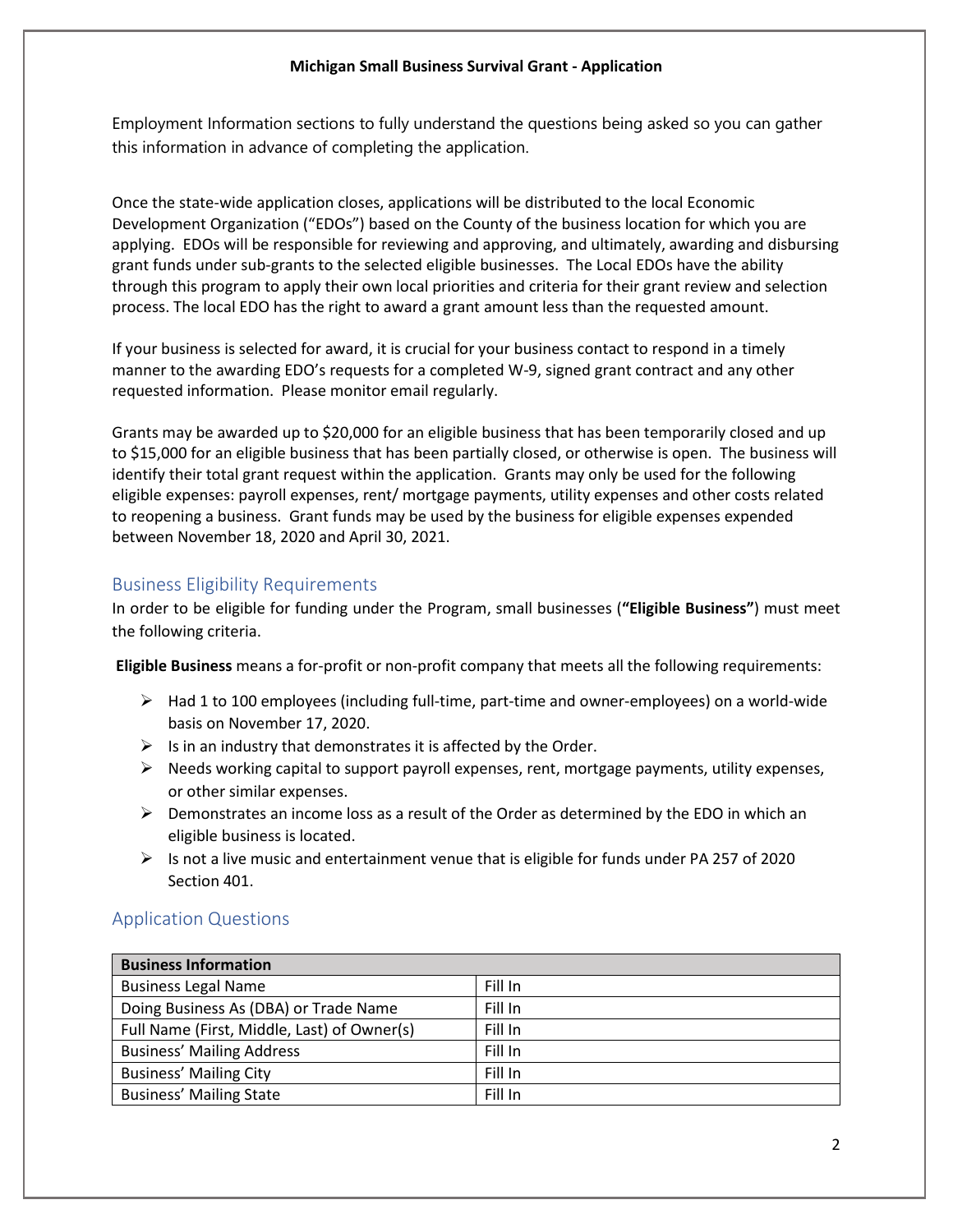| <b>Business' Mailing Zip</b>                                                                  | Fill In                      |
|-----------------------------------------------------------------------------------------------|------------------------------|
|                                                                                               |                              |
| <b>Business Location Information</b>                                                          | Fill In                      |
| Street Address of physical business location for<br>which application is being submitted:     |                              |
| Municipality (City, Township or Village) of                                                   | Fill In                      |
| physical business location for which application is                                           |                              |
| being submitted:                                                                              |                              |
| State of physical business location for which                                                 | Fill In                      |
| application is being submitted:                                                               |                              |
| Zip Code of physical business location for which                                              | Fill In                      |
| application is being submitted:                                                               |                              |
| Michigan County of physical business location for                                             | Drop down menu               |
| which application is being submitted:                                                         |                              |
|                                                                                               |                              |
| <b>Business Contact Information</b>                                                           |                              |
| Contact information should be provided for person responsible for receiving and administering |                              |
| grant contract and other materials, if awarded:                                               |                              |
| <b>Primary Contact Name</b>                                                                   | Fill In                      |
| <b>Primary Contact's Mailing Address</b>                                                      | Fill In                      |
| <b>Primary Contact's City</b>                                                                 | Fill In                      |
| <b>Primary Contact's State</b>                                                                | Fill In                      |
| Primary Contact's Zip Code                                                                    | Fill In                      |
| Primary Contact's Email Address                                                               | Fill In                      |
| Primary Contact's Direct Phone Number                                                         | Fill In                      |
| Does the business have an Employer                                                            | Yes / No                     |
| Identification Number (EIN) or Tax Identification                                             |                              |
| Number (TIN)?                                                                                 |                              |
| If yes, please provide.                                                                       | Fill In                      |
| <b>Business Operations</b>                                                                    |                              |
| Please select the industry the business is in:                                                | Multiple choice - select one |
| Food service establishments (such as                                                          |                              |
| restaurants and bars, coffee, bakeries,                                                       |                              |
| catering, breweries, distilleries, wineries,                                                  |                              |
| tea shops, banquet facilities and other                                                       |                              |
| food and beverage service providers)                                                          |                              |
| Retail (such as boutiques, bookstores,                                                        |                              |
| hardware, anything being sold that is not                                                     |                              |
| food)                                                                                         |                              |
| Exercise facilities (such as gyms, studios,                                                   |                              |
| pool facilities, ice skating rinks, organized                                                 |                              |
| sports)                                                                                       |                              |
| Entertainment venues or live event                                                            |                              |
| venues that are not eligible for the                                                          |                              |
| Michigan Stages Survival Grant as defined                                                     |                              |
| in PA 257 of 2020 Section 401                                                                 |                              |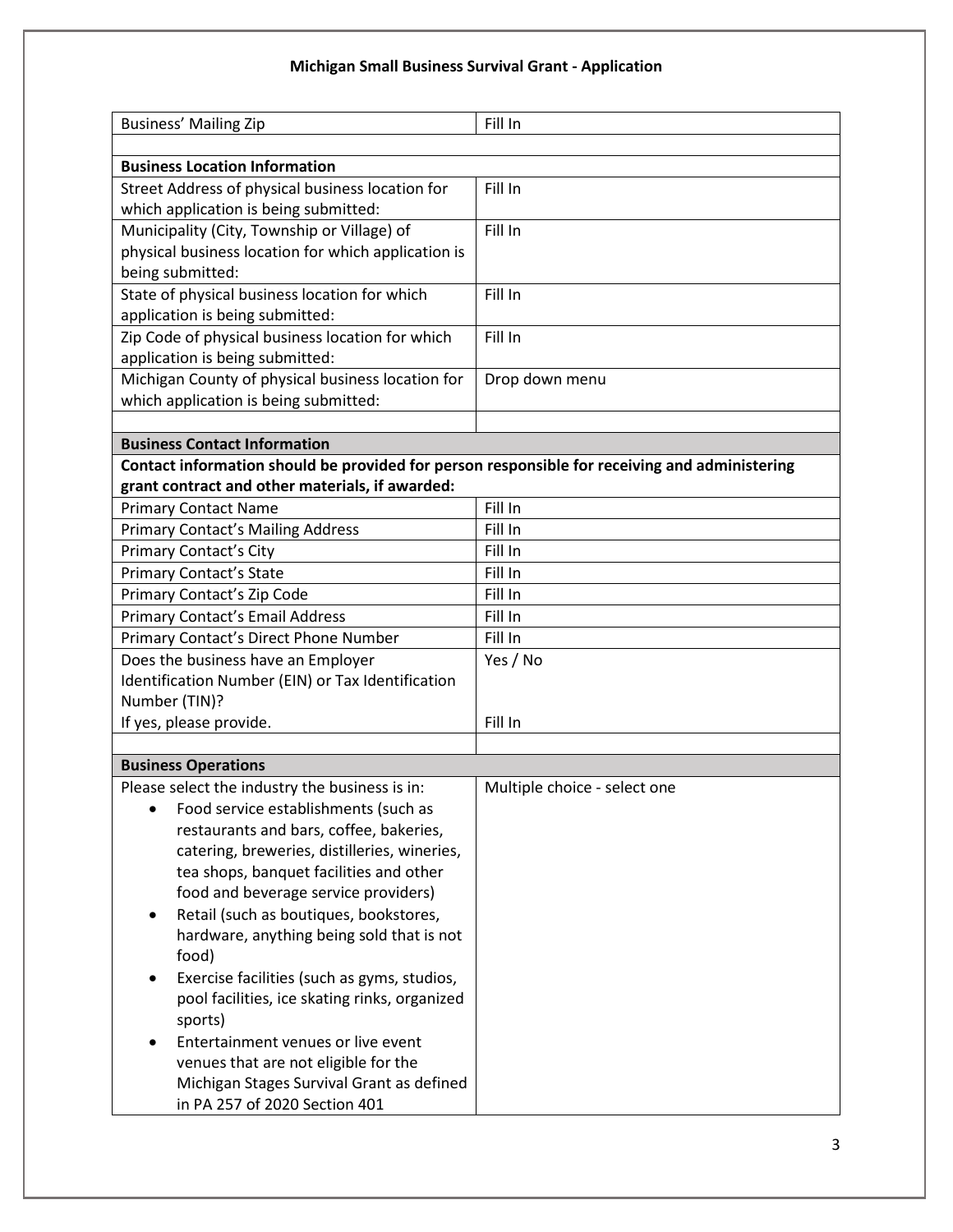| Recreational Facilities and places of<br>public amusement (such as bowling<br>alleys, arcades, bingo halls)<br>Nonprofits (such as library, museum,<br>churches, religious centers, advocacy<br>organizations)<br>Personal care services (such as hair, nail,<br>tanning, massage, spa)<br>Schools<br>Childcare and camps<br>Transportation (such as limo services)<br>Other Industry/Please Specify | Fill In                                 |
|------------------------------------------------------------------------------------------------------------------------------------------------------------------------------------------------------------------------------------------------------------------------------------------------------------------------------------------------------------------------------------------------------|-----------------------------------------|
|                                                                                                                                                                                                                                                                                                                                                                                                      |                                         |
| Is the business a:<br>Sole Proprietorship<br>Partnership<br>$\bullet$<br>Limited Liability Corporation (LLC)<br>Corporation (for-profit)<br>Corporation (non-profit)                                                                                                                                                                                                                                 | Multiple choice - select one<br>Fill in |
| Other/Please Specify (                                                                                                                                                                                                                                                                                                                                                                               |                                         |
| Is the business a franchise?                                                                                                                                                                                                                                                                                                                                                                         | Yes / No                                |
| Has your business experienced a financial loss<br>due to the COVID-19 crisis and the Gatherings<br>and Mask Order"?                                                                                                                                                                                                                                                                                  | Yes / No                                |
| What was the operating status of the business on<br>November 17, 2020 prior to the first "Gatherings<br>and Mask Order"?<br>Closed<br>Partially Closed & Operating<br>Fully Open & Operating                                                                                                                                                                                                         | Multiple choice - select one            |
| As a result of the "Gatherings and Mask Order"<br>beginning November 18, 2020 to present, which<br>of the following best describes the operating<br>status of the business?<br>Closed<br>Partially Closed & Operating<br>Fully Open & Operating                                                                                                                                                      | Multiple choice - select one            |
| For the questions below, gross revenue is defined as all income from sales or services rendered (do<br>not deduct any expenses).                                                                                                                                                                                                                                                                     |                                         |
| Annual gross revenue for 2019 (January 1 to<br>December 31):                                                                                                                                                                                                                                                                                                                                         | Enter dollar amount - numbers only      |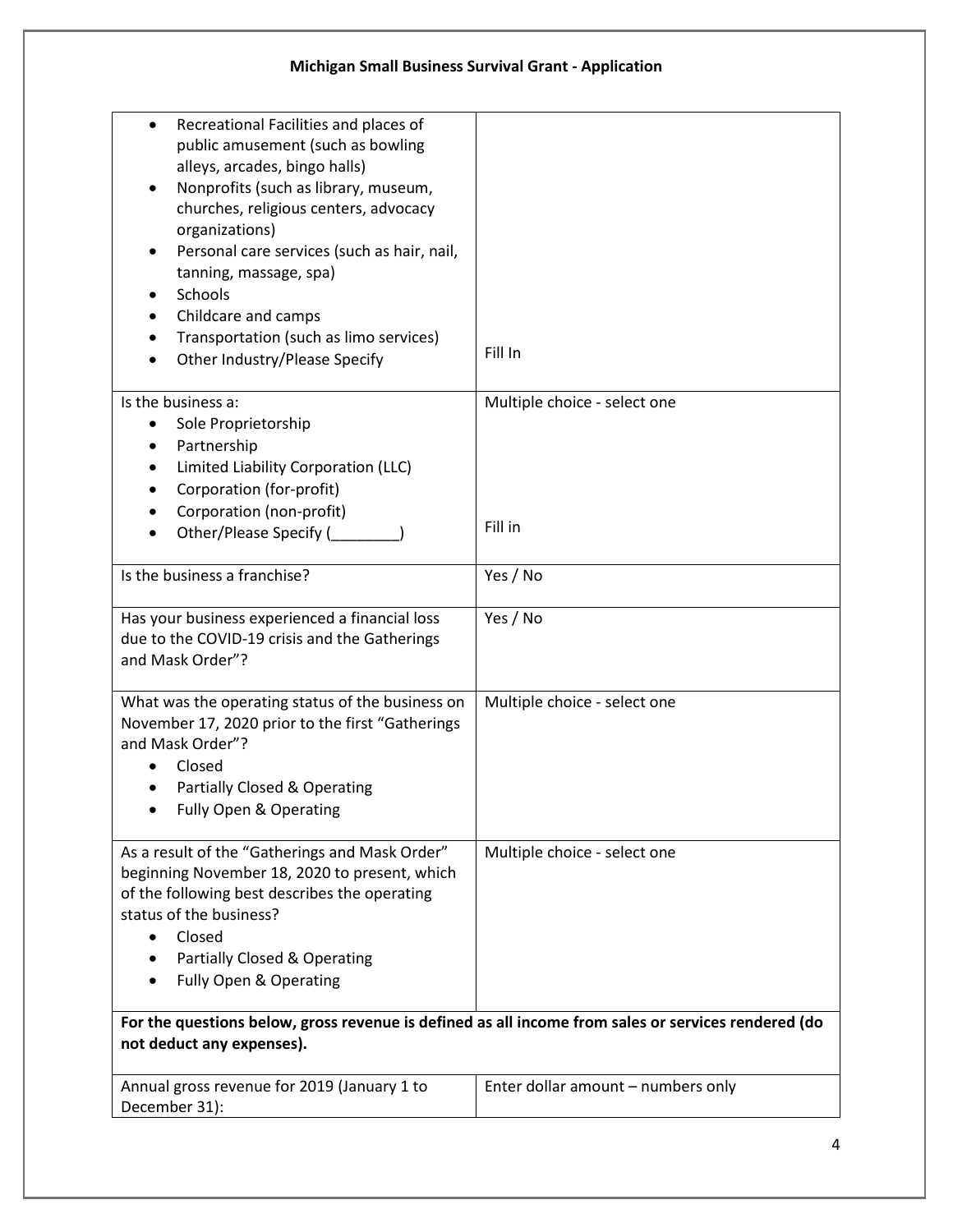| Annual gross revenue for 2020 (January 1 to<br>December 31):                                                                                                                        | Enter dollar amount - numbers only |
|-------------------------------------------------------------------------------------------------------------------------------------------------------------------------------------|------------------------------------|
| Gross revenue for the period October 1 to 31,<br>2019:                                                                                                                              | Enter dollar amount - numbers only |
| Gross revenue for the period October 1 to 31,<br>2020:                                                                                                                              | Enter dollar amount - numbers only |
| Gross revenue for the period November 1 to 30,<br>2019:                                                                                                                             | Enter dollar amount - numbers only |
| Gross revenue for the period November 1 to 30,<br>2020:                                                                                                                             | Enter dollar amount - numbers only |
| Gross revenue for the period December 1 to 31,<br>2019:                                                                                                                             | Enter dollar amount - numbers only |
| Gross revenue for the period December 1 to 31,<br>2020:                                                                                                                             | Enter dollar amount - numbers only |
|                                                                                                                                                                                     |                                    |
| How many years has the business been in<br>operation?                                                                                                                               | Enter number                       |
| Is the business in compliance with all State and<br>local orders related to COVID-19, including but<br>not limited to the Michigan Department of Health<br>of Human Services?       | Yes / No                           |
| Does the business have a physical establishment<br>or storefront in the Michigan County of<br>application?                                                                          | Yes / No                           |
| Is the business a home-based business?                                                                                                                                              | Yes / No                           |
| Is the business located in a downtown or<br>principal shopping district?                                                                                                            | Yes / No                           |
| Does the business provide goods or services to<br>multiple clients or customers?                                                                                                    | Yes / No                           |
| Is the business current (or in an approved<br>payment plan) on all local, state, and federal<br>taxes due through 1/1/2020?                                                         | Yes / No                           |
| Does the business have all active and valid state<br>license(s)/registration(s), if applicable, to legally<br>operate?                                                              | Yes / No / Not Applicable          |
| Has the business made attempts to introduce<br>new products and/or services or adapt existing<br>products and/or service offerings in order to<br>maintain revenue during COVID-19? | Yes / No                           |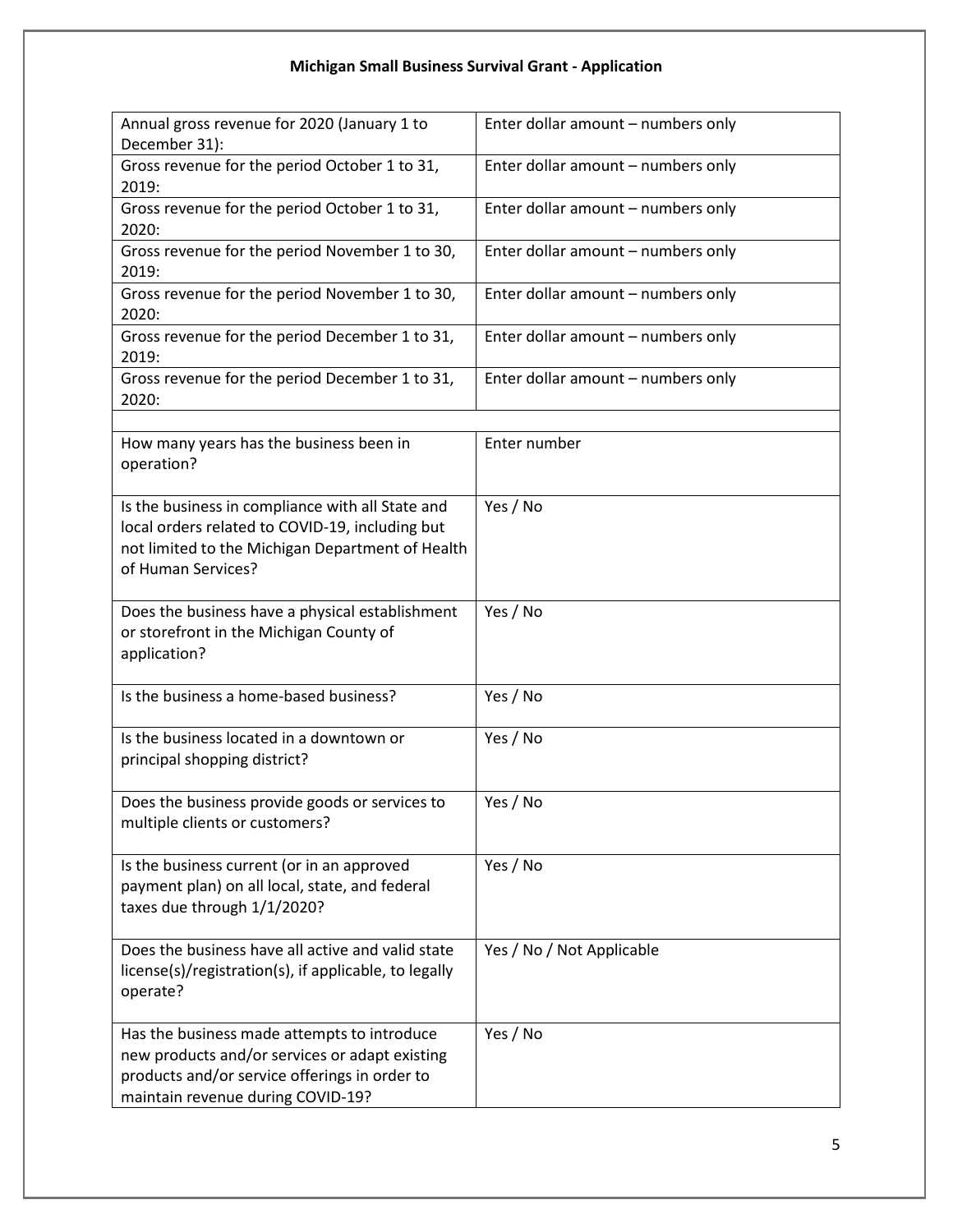| If yes, please describe:                                                                                                                                                                                                                                                                   | Fill in                                 |  |
|--------------------------------------------------------------------------------------------------------------------------------------------------------------------------------------------------------------------------------------------------------------------------------------------|-----------------------------------------|--|
| Please provide the amount of all COVID-19 relief funding received from other local, state, and federal<br>sources since March 1, 2020. It is not necessary to identify the sources of support, only indicate the<br>total financial amount. (If none, please enter "None" in the text box) |                                         |  |
| <b>Total support from Local Sources:</b>                                                                                                                                                                                                                                                   | Enter numerical dollar amount or "none" |  |
| Total support from State Sources:                                                                                                                                                                                                                                                          | Enter numerical dollar amount or "none" |  |
| <b>Total support from Federal Sources:</b>                                                                                                                                                                                                                                                 | Enter numerical dollar amount or "none" |  |
| Does the business/non-profit use local vendors or<br>suppliers?<br>If yes, please describe:                                                                                                                                                                                                | Yes / No<br>Fill in                     |  |
| <b>Employment Information</b>                                                                                                                                                                                                                                                              |                                         |  |
| Identify the total number of employees on<br>payroll of business (headcount total including<br>full-time, part-time, and employee-owner(s)<br>including all locations on a world-wide basis) on<br>November 17, 2020.                                                                      | Fill in (number only)                   |  |
| The following employment questions refer to the primary business location for which this<br>application is being submitted and includes headcount total of full-time, part-time, and employee-<br>owner(s) on payroll:                                                                     |                                         |  |
| Identify the total number of employees on<br>payroll (headcount total including full-time, part-<br>time, and employee-owner(s)) on November 17,<br>2020 (one day prior to when the first Gatherings<br>and Mask Order began):                                                             | Fill in (number only)                   |  |
| Identify the total number of employees on<br>payroll (headcount total including full-time, part-<br>time, and employee- owner(s)) at the time of this<br>application:                                                                                                                      | Fill in (number only)                   |  |
| Identify the total number of employees<br>(headcount total including full-time, part-time,<br>and employee-owner(s)) at the time of this<br>application, that will be retained or rehired as a<br>result of requested grant support:                                                       | Fill in (number only)                   |  |
| What is the average hourly wage rate of<br>employees that will be retained or rehired, if any,<br>at this location, as a result of requested grant<br>support?                                                                                                                             | Fill in (numerical dollar amount only)  |  |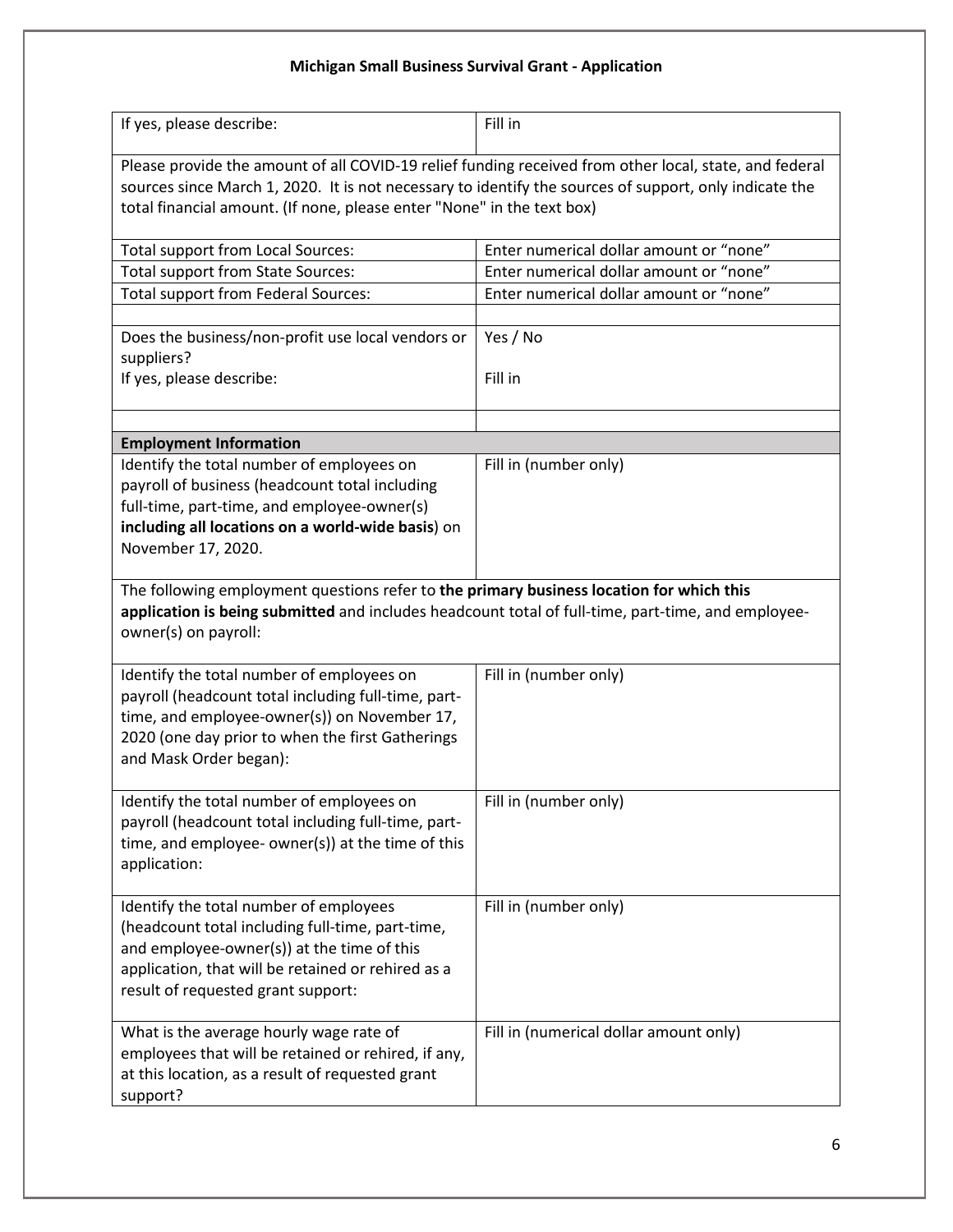| <b>Use of Funds</b>                                                                                             |                                        |  |
|-----------------------------------------------------------------------------------------------------------------|----------------------------------------|--|
| What is the amount of the grant you are                                                                         | Fill in (numerical dollar amount only) |  |
| requesting (maximum amount is \$20,000 for a                                                                    |                                        |  |
| business that has been temporarily closed, or                                                                   |                                        |  |
| \$15,000 for a business that has been open or                                                                   |                                        |  |
| partially open)? Note: The local EDO has the                                                                    |                                        |  |
| right to award an amount less than the requested                                                                |                                        |  |
| amount.                                                                                                         |                                        |  |
|                                                                                                                 |                                        |  |
| For which of the following activities will business use the grant funds? (Multiple selection)                   |                                        |  |
| Payroll<br>$\bullet$                                                                                            | Fill in (numerical dollar amount only) |  |
| Rent / Mortgage                                                                                                 | Fill in (numerical dollar amount only) |  |
| <b>Utility Expenses</b><br>$\bullet$                                                                            | Fill in (numerical dollar amount only) |  |
| <b>Business Reopening Expenses</b><br>$\bullet$                                                                 | Fill in (numerical dollar amount only) |  |
| Are the expenses identified in the previous<br>question necessary to continue or reopen<br>business operations? | Yes / No                               |  |
| Will the grant be used for expenses incurred                                                                    | Yes / No                               |  |
| between the period of November 18, 2020 and                                                                     |                                        |  |
| April 30, 2021 as required by program guidelines?                                                               |                                        |  |
|                                                                                                                 |                                        |  |
|                                                                                                                 |                                        |  |
| <b>Other Information</b>                                                                                        |                                        |  |
| Is the business a live music and entertainment                                                                  | Yes/no                                 |  |
| venue that is eligible for the Michigan Stages                                                                  |                                        |  |
| Survival Grant funds under Section 401 of Public                                                                |                                        |  |
| Act 257 of 2020?                                                                                                |                                        |  |
|                                                                                                                 |                                        |  |
| Note: A business that is eligible for the Stages                                                                |                                        |  |
| Survival Grant is not eligible to apply for the                                                                 |                                        |  |
| Michigan Small Business Survival Grant program.                                                                 |                                        |  |
|                                                                                                                 |                                        |  |
|                                                                                                                 |                                        |  |
| <b>Signature / Certifications</b>                                                                               |                                        |  |
| Does the business acknowledge that if its                                                                       | Yes / No                               |  |
| application is approved for a grant under this                                                                  |                                        |  |
| program, the business will be required to submit                                                                |                                        |  |
| a W-9 and sign a final written grant agreement?                                                                 |                                        |  |
| The grant agreement will include all the required                                                               |                                        |  |
| terms and conditions for the grant.                                                                             |                                        |  |
|                                                                                                                 |                                        |  |